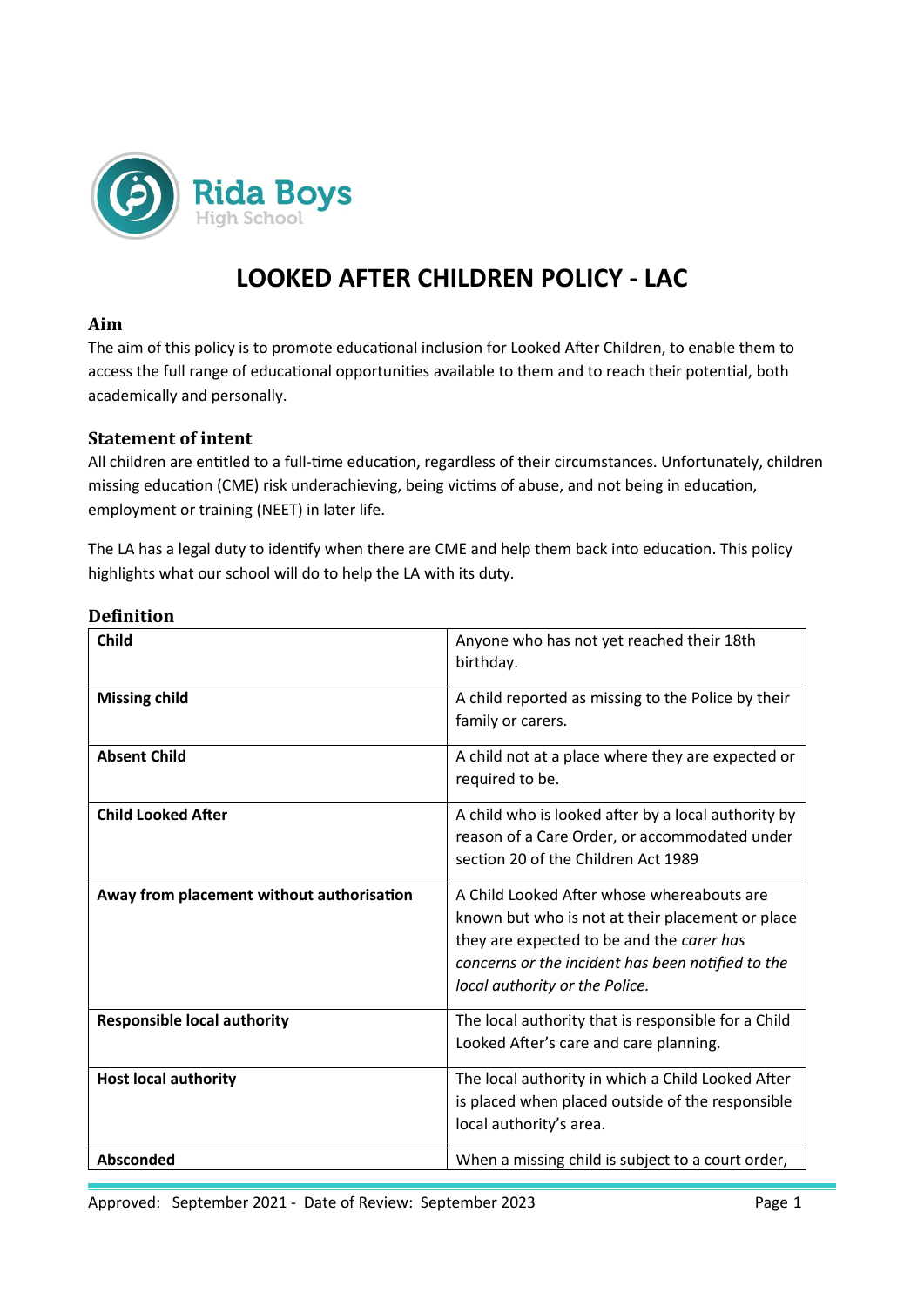|  | <br>such<br>n as curtew or bail<br>conditions.<br>$\sim$ $\sim$ $\sim$<br>. dS I<br>. .<br>. |
|--|----------------------------------------------------------------------------------------------|
|--|----------------------------------------------------------------------------------------------|

N.B. For the purposes of this protocol a child who has run away or who is missing will be defined as a missing child when the episode has been reported to the Police.

The Police categories of missing do NOT incorporate Children Looked After who are 'away from placement without authorisation'.

'Looked After' is a term that refers to children for whom the Local Authority is sharing parental responsibility. This can happen either with parental agreement or when a Court makes a Care Order. The child may be living with foster carers, in a residential unit, with family members or sometimes with their parents. These children are therefore subject to corporate parenting.

This policy includes requirements set out in "Statutory guidance on the duty on local authorities to promote the educational achievement of children under section 52 of the Children Act 2004" and associated guidance on the education of Looked After Children (LAC).

**Governor Responsible:** Sadiq Darwan

**Designated Lead:** Zubair Patel

Rida Girls High School is committed to providing quality education for all its pupils, based on equality of opportunity, access and outcomes. This governing body recognises that, nationally, there is considerable educational underachievement of children in residential and foster care, when compared with their peers including;

# **Key Principles**

- Ensuring an appropriately trained Designated Teacher is appointed, who will be responsible for all Looked After Children (LAC)
- All Looked After Children will have a Personal Education Plan (PEP) drawn up between the school, the child, and the child's social worker, which will identify the child's individual needs and the support they require
- Having high expectations for the child and ensuring equal access to a balanced and broadly based education.
- Recording, monitoring, and improving the academic achievement of the child in addition to their health and wellbeing.
- Achieving stability and continuity
- Prioritising reduction in exclusions and promoting attendance.
- Promoting inclusion through challenging and changing attitudes.
- Promoting good communication between all those involved in the child's life and listening to the child.
- Maintaining and respecting the child's confidentiality wherever possible.
- Ensuring staff awareness of, and sensitivity to, the difficulties and educational disadvantages of Looked After Children.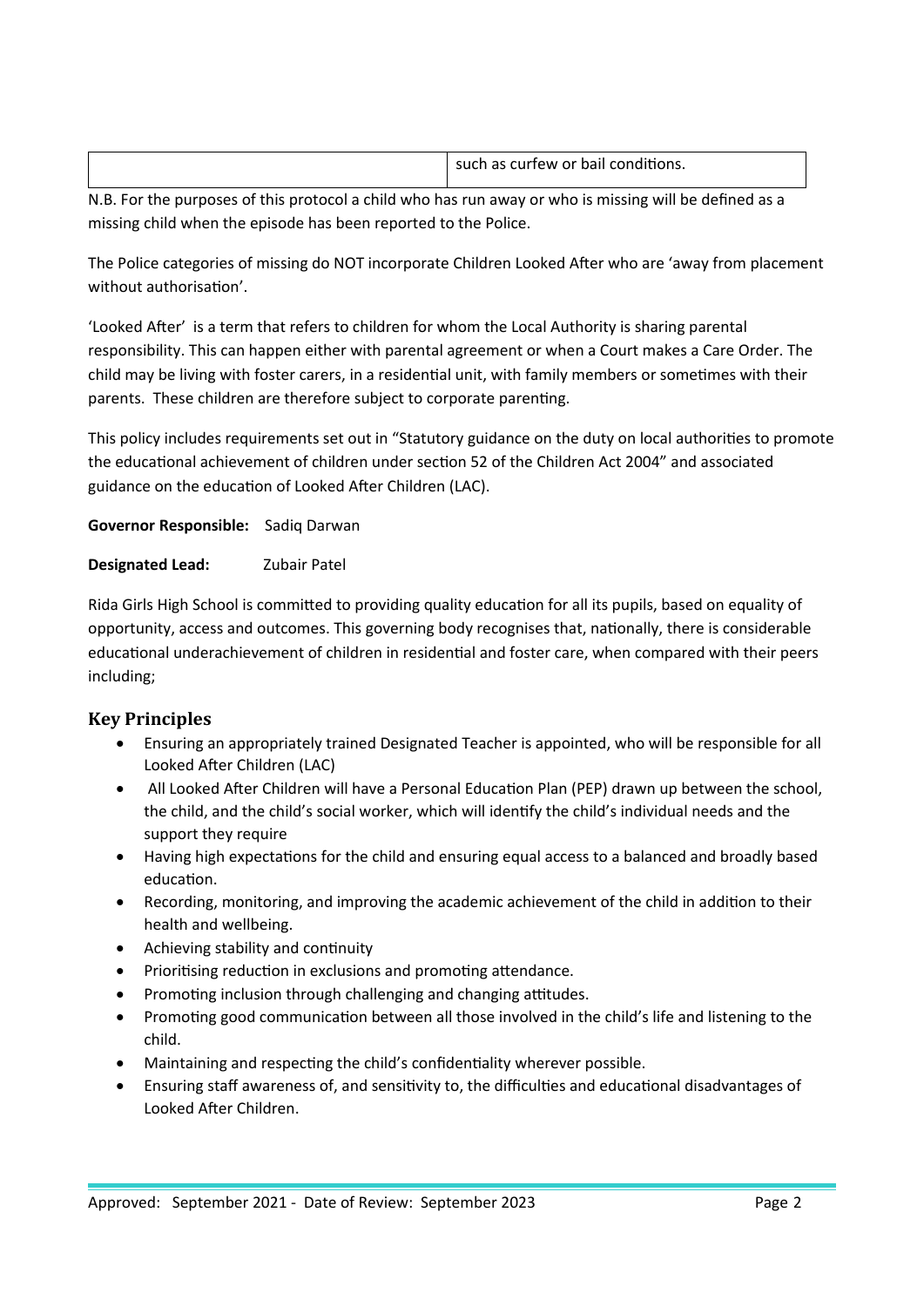# **Rationale**

Many children and young people who are in care have suffered abuse or neglect. Despite having as broad a range of abilities as their peers, LAC are particularly vulnerable to underachievement. Nationally, LAC significantly underachieve and are at greater risk of exclusion compared with their peers. Their academic and social progress is likely to be affected by their experiences, and compounded by instability in their personal circumstances. 75% of LAC leave education with no formal qualifications. Only 12% go on to further education compared with 68% of the general population. Helping LAC succeed and providing a better future for them is a key priority in our school.

Rida Boys High School recognises that LAC can experience specific and significant disadvantage within a school setting, and is committed to ensuring that they reach their potential in all areas. We are aware that LAC may have specific difficulties in transport and attendance, doing homework, getting parental consent for activities, obtaining funding for extra activities, obtaining correct uniform and equipment, as well as stigma about their circumstances. Rida Girls High School recognises that LAC may have very specific needs and may be coping with trauma, abuse or rejection, and are likely to experience personal distress and uncertainty.

Rida Girls High School believes that the educational experience of all children should be positive and powerful and aims to provide a learning environment in which every Looked After Child can be successful. We believe that this school has a major part to play in ensuring that LAC can be healthy, stay safe, enjoy, achieve, make a positive contribution to society and achieve economic wellbeing.

# **Accommodated (Section 20)**

This is a voluntary arrangement, because parents are ill, missing, unable to cope, or as part of a child protection plan negotiated with the family. The parents retain parental responsibility

#### **In Care**

A child is in care only if a court has granted a Care Order which it will issue if it believes a child to be suffering or likely to suffer significant harm. A care order generally gives parental responsibility to the local authority, or shares this with the parents.

#### **Remanded/detained**

A child can be remanded or detained as in the following:-

- An emergency protection order.
- Removed by police using their powers of protection.
- Remanded by a court following criminal charges.
- A court directing a social services department to accommodate a child (already on a supervision order for criminal behaviour) for up to six months.

Looked After Children may have some or all the following issues:-

- Low self esteem.
- Poor education standards due to time out of school.
- Delayed social/emotional/ cognitive development.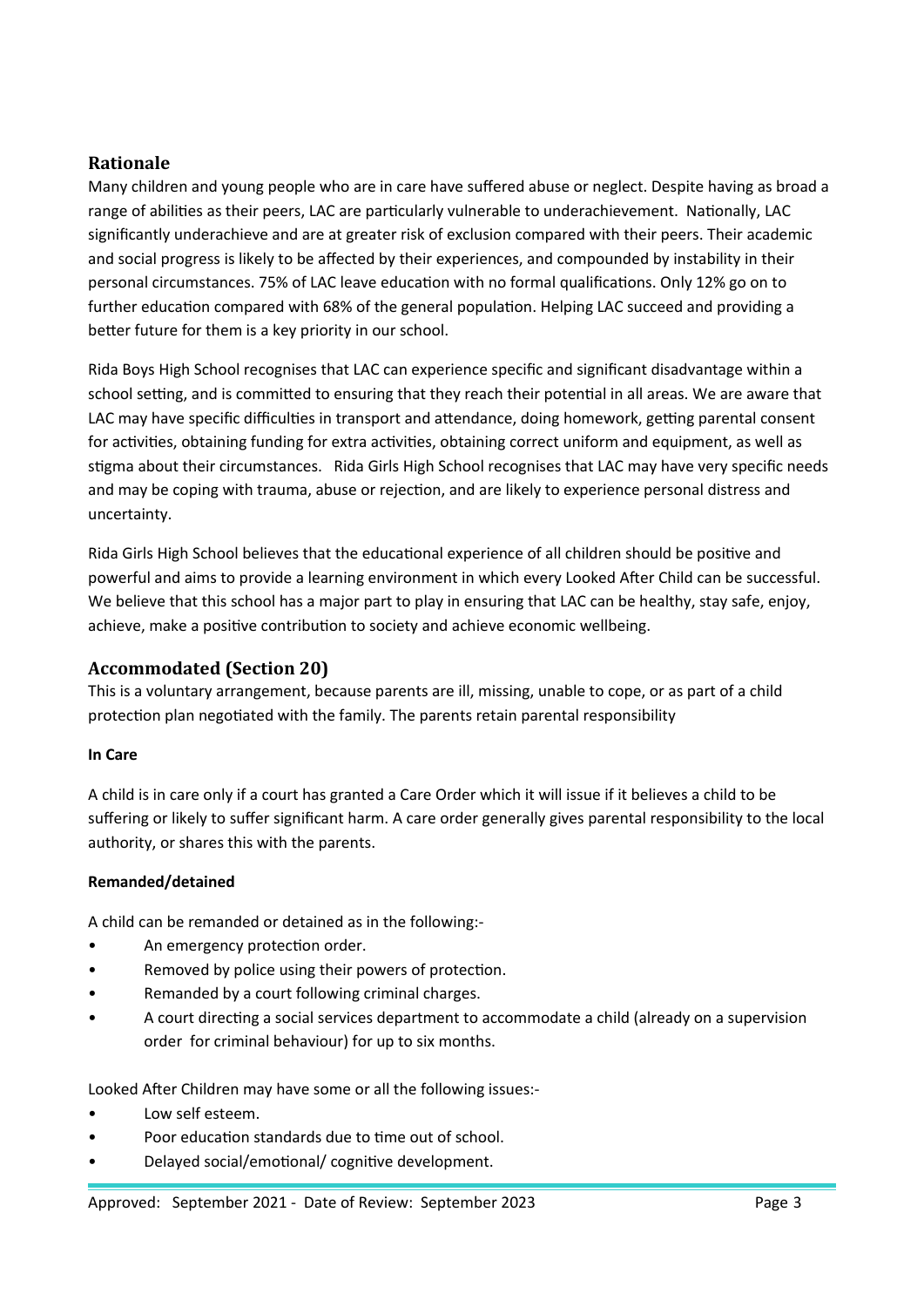- Be bullied or bully others.
- Be prone to mental health issues.
- Be isolated with few friends.
- Have behaviour issues.
- Poor attachments to others.
- having a need to be very private, which makes them an extremely vulnerable in terms of education and future life-chances.

This makes them an extremely vulnerable group in terms of education and future life- chances.

# **Roles and Responsibility of the Head teacher**

- Identify a Designated Teacher for Looked After Children, whose role is set out below.
- It is essential that another appropriate person is identified quickly should the Designated Teacher leave the school or take sick leave.
- Ensure that procedures are in place to monitor the admission, progress, attendance and any exclusion of Looked After Children and take action where progress, conduct or attendance is below expectations. (For more information, please refer to the School's Children Missing In Education policy)
- Report on the progress, attendance and conduct of Looked After Children to all parties involved.
- Ensure that staff in school receive relevant training and are aware of their responsibilities under this policy and related guidance.

# **Roles and Responsibility of the Governing Body**

 Ensure that all Governors are fully aware of the legal requirements and guidance on the education of Looked After Children.

The Education (Admission of LAC England) Regulations 2006. Relevant DfE guidance to Governing Bodies (Supporting Looked After Learners: A Practical Guide for School Governors).

- Ensure that the school has an overview of the needs and progress of Looked After Children.
- be aware of whether the school has Looked After Children and how many (no names).
- Allocate resources to meet the needs of Looked After Children.
- Ensure the school's other policies and procedures support their needs.
- Ensure that the school has a Designated Teacher, and that the Designated Teacher is enabled to carry out his or her responsibilities as below.
- Support the Head teacher, the Designated Teacher and other staff in ensuring that the needs of Looked After Children are recognised and met.
- Nominate a governor who links with the Designated Teacher, receives regular progress reports and provides feedback to the governing body. ( These reports should not include any names of individual children for child protection and confidentiality reasons).
- Review the effective implementation of this policy, preferably annually and at least every three years.

Receive a termly report setting out:

1. The number of looked-after pupils on the school's roll (if any).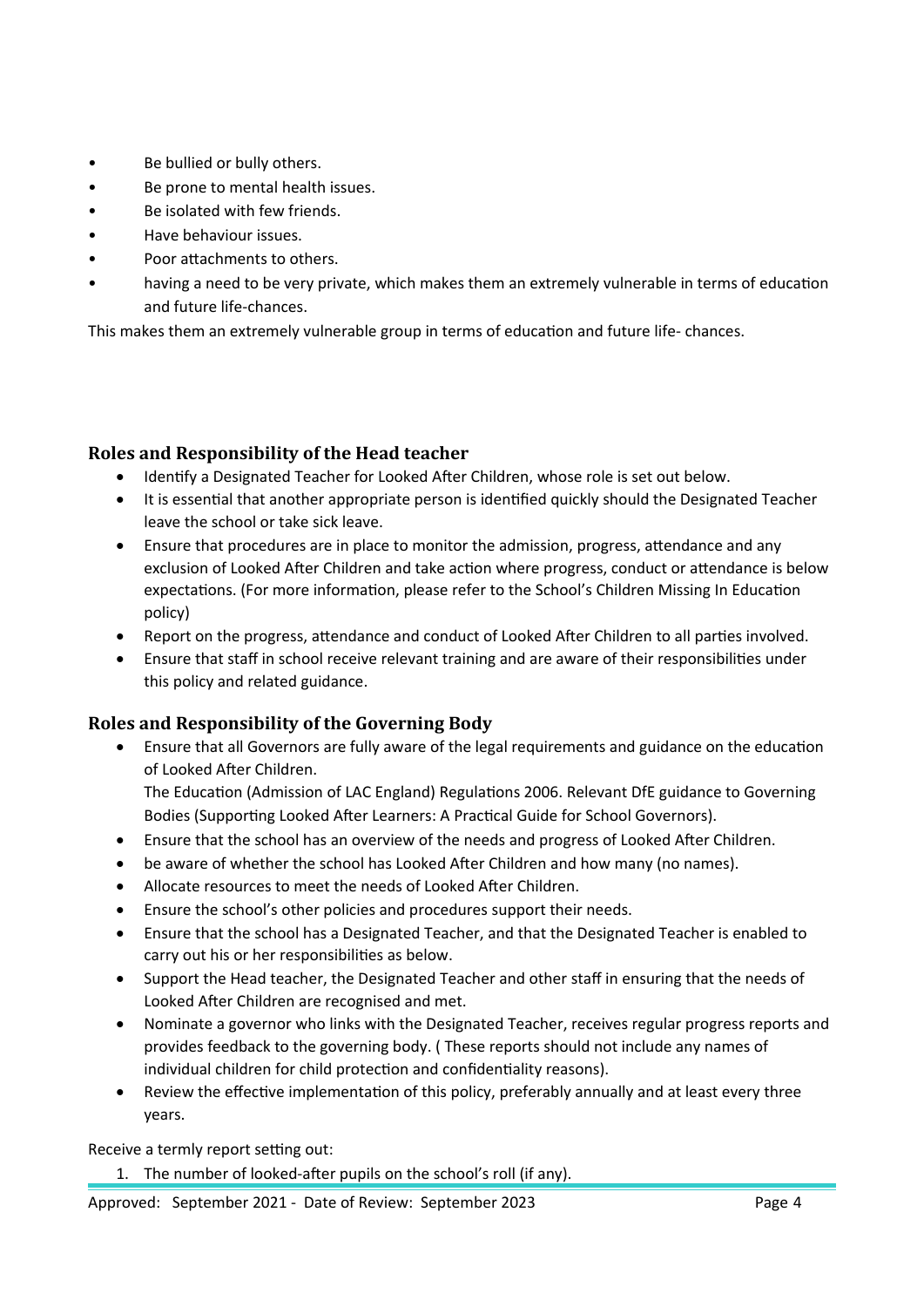- 2. Their attendance, as a discrete group, compared to other pupils.
- 3. Their Teacher Assessment, as a discrete group, compared to other pupils.
- 4. The number of fixed term and permanent exclusions (if any).
- 5. The destinations of pupils who leave the school.
- 6. The information for this report should be collected and reported in ways that preserve the anonymity and respect the confidentiality of the pupils concerned.

# **Roles and responsibilities the Designated Teacher**

- Ensure a welcome and smooth induction for the child and their carer, using the Personal Education Plan to plan for that transition in consultation with the child's social worker and arrangements are put in place to ensure their needs identified and met.
- This may include providing basic equipment and resources if necessary and providing appropriate support in meeting uniform requirements if needed.
- Ensure that a Personal Education Plan is completed with the child, the social worker, the foster carer and any other relevant people, at least two weeks before the Care Plan reviews.
- Maintaining an up-to-date record of the Looked After Children in school, including those in the care of other authorities and ensuring all necessary information is passed to other staff as required
- Ensure that each Looked After Child has an identified member of staff that they can talk to. This need not be the Designated Teacher, but should be based on the child's own wishes.
- Track academic progress and target support appropriately
- Co-ordinate any support for the Looked After Children that is necessary within school liaising with teaching and non-teaching staff in school, including the person responsible for Child Protection as well as pastoral and subject staff to ensure they are aware of the difficulties and educational disadvantage LACs may face.
- Establish and maintain regular contact with home, statutory and voluntary agencies. Provide carers with LAC Co-coordinators school mobile phone number for ease of contact.
- Ensure confidentiality for individual pupils, sharing personal information on a need to know basis.
- Promote inclusion in all areas of school life and encourage Looked After Children to join in extracurricular activities and out of school learning.
- Act as an advisor to staff and Governors, raising their awareness of the needs of Looked After Children.
- Set up meetings with relevant parties where the pupil is experiencing difficulties in school or is at risk of exclusion.
- Ensure the rapid transfer of information between individuals, agencies and if the pupil changes school – to a new school.
- Be pro-active in supporting transition and planning when moving to a new phase in education.
- Be aware that 60% of Looked After Children say they are bullied, so will actively monitor and prevent bullying in school by raising awareness through the school's anti-bullying policy.
- Ensure that attendance is monitored.
- Attending training as required to keep fully informed of latest developments and policies regarding Looked After Children.

#### **Roles and responsibility of all staff**

 Have high aspirations for the educational and personal achievement of Looked After Children, as for all pupils.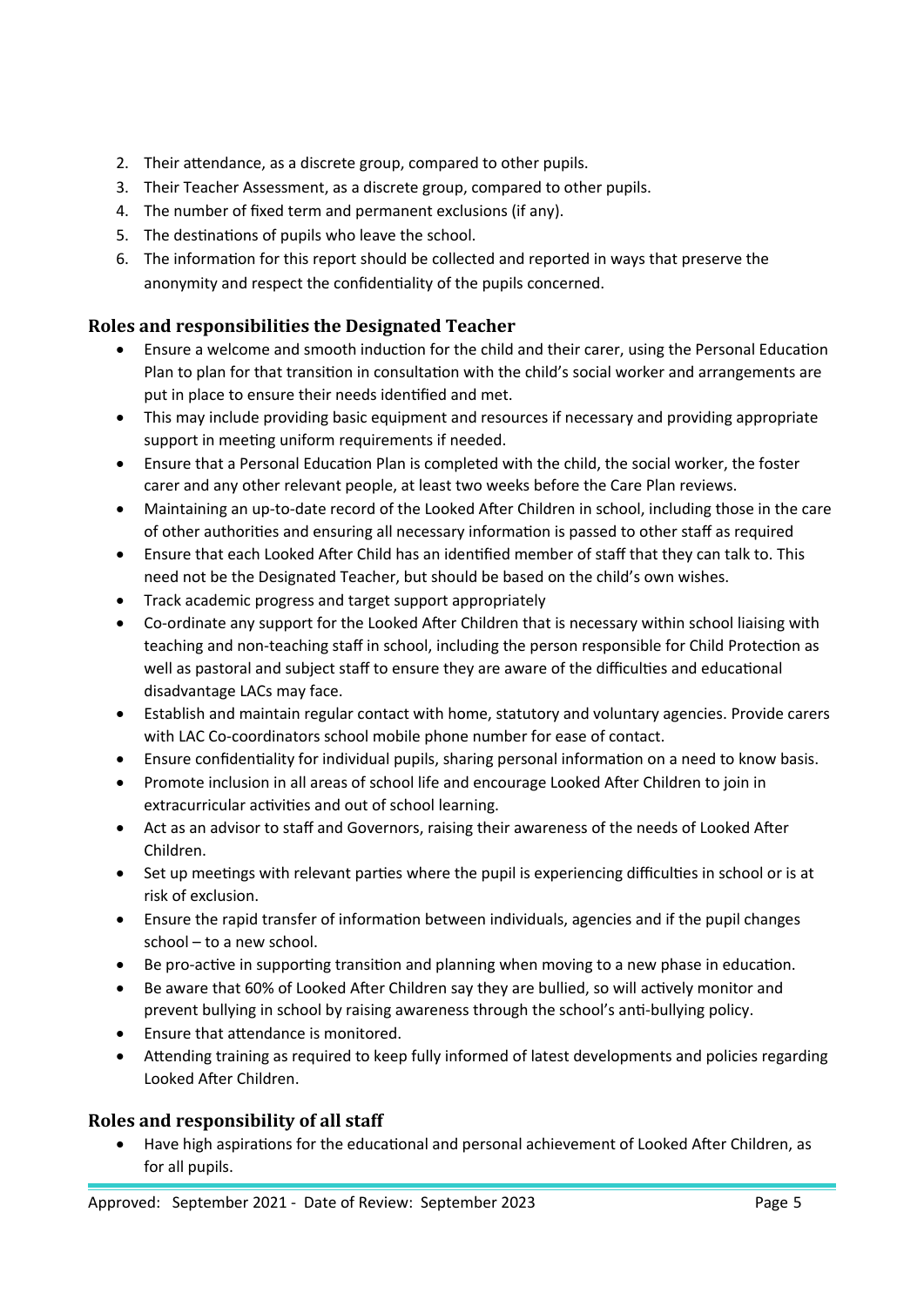- Maintain Looked After Children's confidentiality and ensure they are supported sensitively.
- Respond promptly to the Designated Teacher's requests for information.
- Work to enable Looked After Children to achieve stability and success within school.
- Promote the self-esteem of all Looked After Children.
- Have an understanding of the key issues that affect the learning of Looked After Children.
- Be aware that 60% of Looked After Children say they are bullied so work to prevent bullying in line with the School's policy.
- as with all children, ensure that no child in public care is stigmatised in any way;
- provide a supportive climate to enable a child in public care to achieve stability within the school setting;

# **Confidentiality**

Information on looked after children will be shared with school staff on a "need to know" basis. The Designated Teacher will discuss what information is shared with which school staff at the PEP meeting. Once this has been agreed with the social worker, carer, young person, and other parties, complete confidentiality is to be maintained.

# **Record Keeping and Information Sharing of PEP**

The Designated Teacher will keep an up-to-date record of Looked After Children and Young People in school and will ensure that relevant information is made known to appropriate staff. In partnership with the child, (where appropriate) their carers, social worker, any other supporting professionals involved as well as their biological parents, (where appropriate) each child's PEP is completed and reviewed on a termly basis.

This process is undertaken as follows:

- The social worker will inform the school of a child becoming 'Looked After' or of a child, who is already 'Looked After' joining the school.
- The social worker will share any relevant information with the Headteacher / Designated Teacher as well as copies of any relevant reports. This includes the previous PEP, where one exists.
- A date for the completion of an initial PEP will be set.
- A copy of the new PEP form will be sent to the school by the social worker so they can complete the educational data and targets sections as well as add any relevant details about the school and the child's support / teaching arrangements.
- A Personal Education Plan will be initiated within 20 school days of the Looked After Child or Young Person starting at the school or being taken into care and will be reviewed regularly and as necessary and appropriate to meet the needs of the LAC/YP. This meeting will involve the social worker, Designated Teacher (as well as other staff if appropriate), the child's carer, any other supporting professionals and the young person themselves, if appropriate. Copies of reports and appropriate documentation will be sent to authorised carers and agencies involved with the child as well as any receiving school at point of transition. This should be prepared with the child and the carer, in liaison with the social worker and other relevant support workers/agencies, and be Linked to the Care Plan meetings, within 28 days, 3 months and 6 months and, at least, every 6 months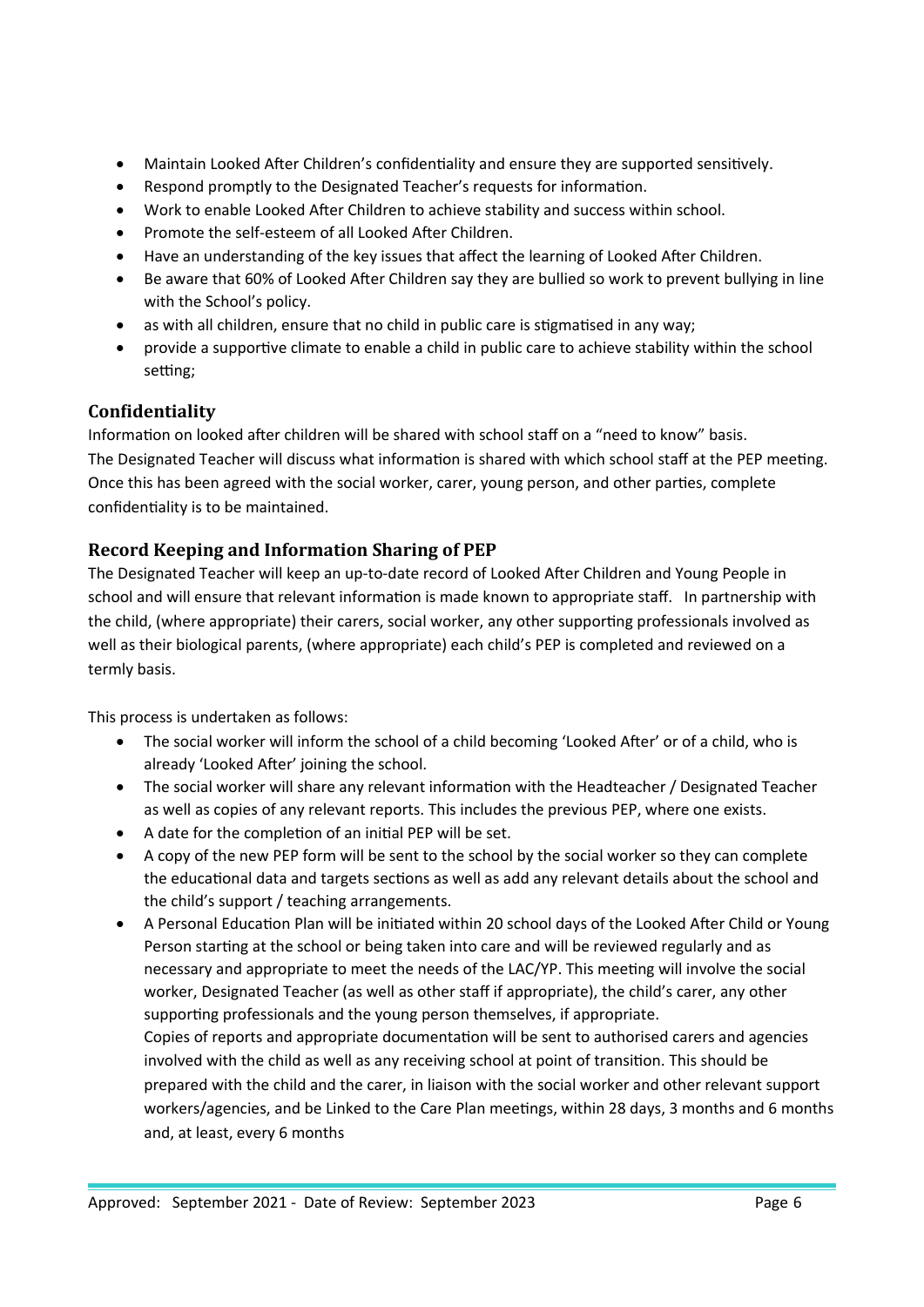The PEP will provide a regular opportunity to review progress, note any concerns and ensure that all relevant parties are informed accordingly.

At the end of the meeting a date will be set for the next PEP meeting. (N.B – Whilst the child is considered 'Looked After', these meetings take place on termly basis).

- The completed PEP will sent to the social worker, who will take it to the child's statutory review meeting and discuss it within the wider context of the child's life.
- The social worker will send the PEP to the Virtual School, LAC team, carers and parents.
- The school will continue to implement, monitor and review the identified actions, targets and interventions as well as track the child's overall progress within school.

Effective and high quality PEPs should:

- Be an accurate and comprehensive record of the child's experiences, progress and achievement social, emotional and academic.
- Be linked to information recorded in other education plans. These include a statement of special educational need / EHCP plan; targets set for children recorded at an SEN Support level; strategies and targets identified in a Pastoral Support Plan (PSP) or Individual Behaviour Plan (IBP).
- Identify developmental and educational needs, (short and long term) in relation to a child's required need to develop specific skills, knowledge, concepts and experiences.
- Set short term targets with clear progress measures identified against each target / area of need.
- Set long term plans and identify future aspirations, e.g. in relation to public examinations and future career plans.
- Document identified actions for specific individuals being used to support the achievement of agreed targets.
- Identify whether the child is eligible for the Pupil Premium and if so how this allowance will be used to support the targets set in the PEP.

# **Pupil Voice**

It is important that a young person is aware that information is being recorded regarding their personal circumstances. How this is shared with them clearly depends on their age and understanding. The explanation should emphasise that the school, the Social Worker, and their carer(s) are working together to promote their education.

It is important that the young person is supported to complete the Pupil Voice section of the PEP by the Designated Teacher to inform the PEP and Care Plan review meetings

It is important to establish the child's view of their changed circumstances and what they want others to know. It is also important to ensure that a Social Worker/teacher/carer pre-pares the child for situations when they may be asked about home, e.g. by other pupils in the playground.

# **Exclusions**

Rida Boys High School recognises that Looked After Children are particularly vulnerable to exclusions. Where a LAC is at risk of exclusion the school will try every practicable means to maintain the child in school. A multi-professional meeting will be arranged, bringing together all those involved with the young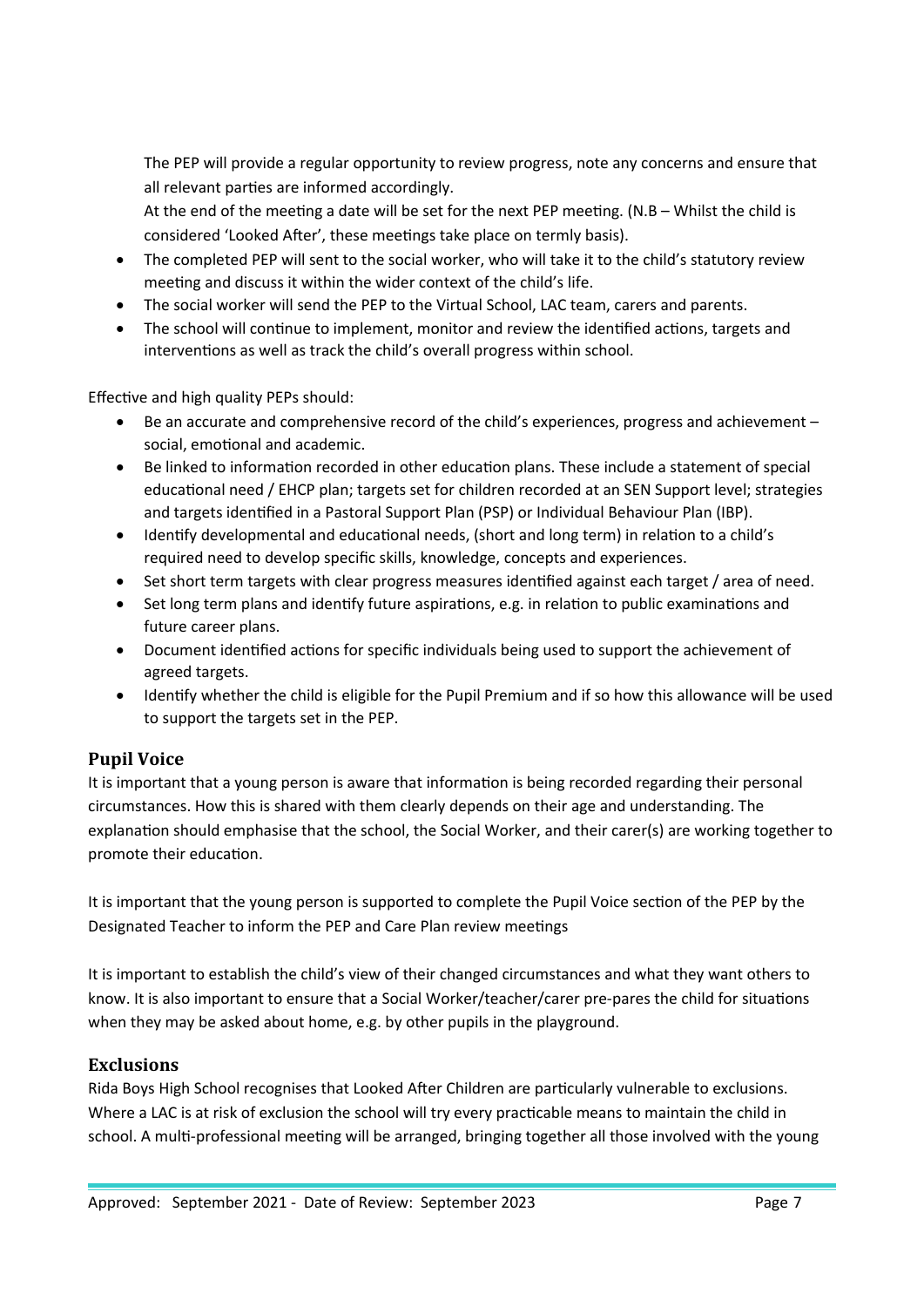person to discuss strategies to minimise the risk of exclusion.

The child or young person's Personal Education Plan will reflect strategies to support the child and where relevant those employed in the Pastoral Support Plan. All relevant measures and resources will be considered to provide support and provide alternative educational packages to prevent an exclusion from happening.

Please refer to the school's Behaviour Policy for more information.

# **Staff development and training**

Arrangements will be made to ensure that the Designated Teacher is kept up to date with developments relating to the education and attainment of Looked After Children.

Other staff will receive relevant training and support to enable them to work sympathetically and productively with Looked After Children, including those who are underachieving or at risk of underachieving or who have additional needs. These may include EAL, being Gifted and Talented or having learning or physical needs.

Teachers with responsibility for Special Educational Needs provision and for children who are Gifted and Talented will be informed of those Looked After Children who have particular gifts, talents or learning needs and will work with them appropriately.

#### **Support and resources**

The Governing body will ensure that the school allocates resources, including professional time and expertise, to support appropriate provision for Looked After Children, meeting the objectives set out in this policy.

#### **Home-school liaison**

The school recognises the value of a close working relationship between home and school and will work towards developing a strong partnership with parents/carers and care work-ers to enable Looked After Children to achieve their potential.

Open evening as well as PEP and Care Plan review meetings provide opportunities to continue to develop this partnership working.

#### **Admission arrangements**

We recognise that due to care arrangements LAC may enter school mid-term and that it is important that they are given a positive welcome and where appropriate additional support and pre-entry visits to help them settle.

The school recognises that Looked After children are an 'excepted group' and will prioritise Looked After Children in the school's oversubscription criteria following the DfE Admissions Code (Admissions of Looked After Children (England) Regulations 2006).